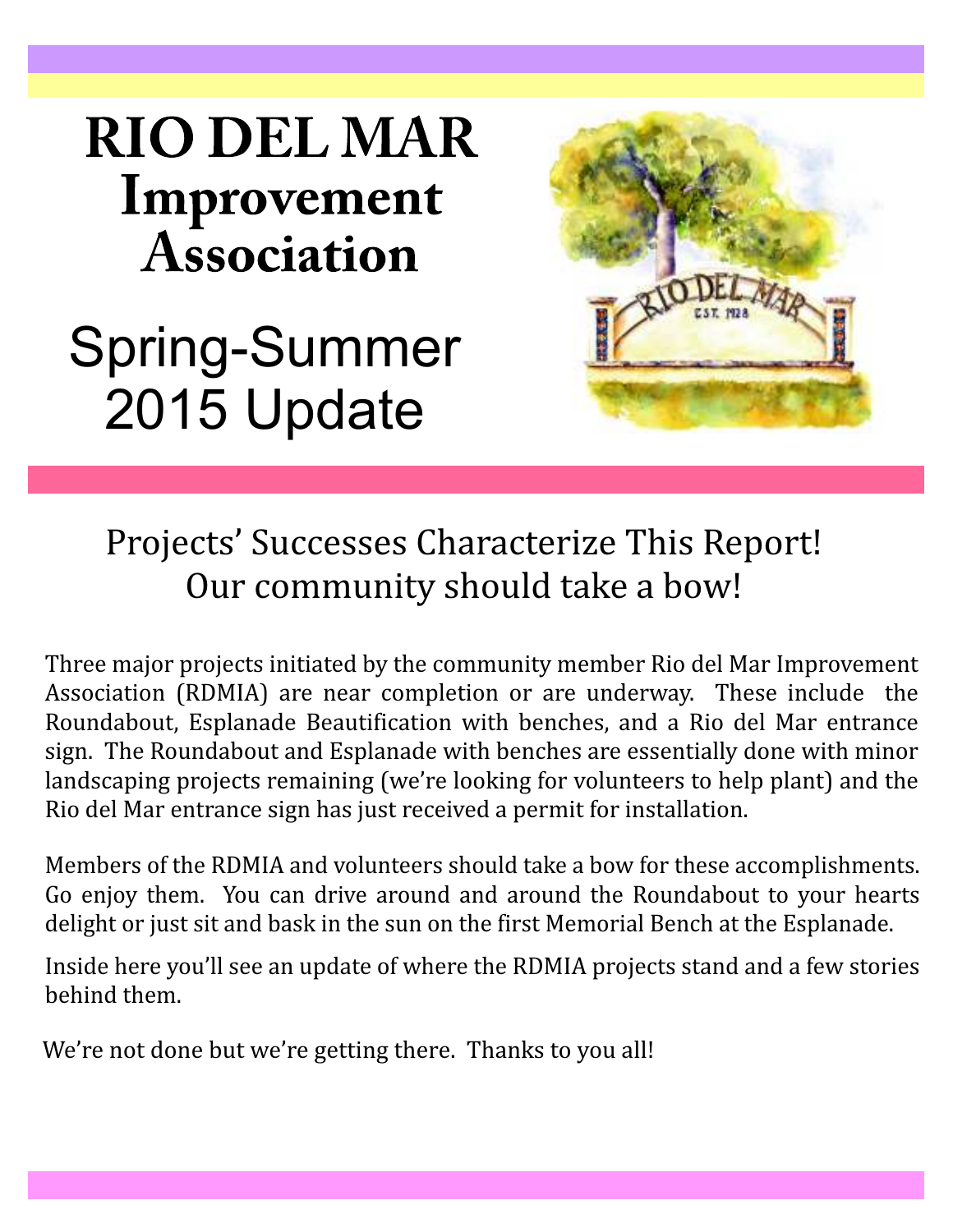

*Proposed Sign to be located on traffic median strip opposite Deer Park Center.*

# **The Story Behind the Rio del Mar Entrance Sign ( ) by Melanie Freitas**

The RDMIA undertook the sign project almost a year ago. It has been an arduous journey through design and regulation. We hope the sign will be completed by mid-May of this year. Here's how we made it happen.

Getting a design was a tough first step. John Fuchs came to our rescue and sketched a sign incorporating the lettering from the original sign when Rio del Mar was established in 1926.

We then began the process with the County Public Works Department to get a permit to install the sign in one of the traffic islands on Rio del Mar Boulevard.

At the same time we were trying to increase the Beautification Fund to pay for the sign. We experimented with two different sign locations for the sign as well as the actual sign dimensions. John Fuchs helped again by constructing plywood mock ups of the sign so that the County Public Works staff as well as the neighborhood could comment on the sign before it was constructed.

The traffic island in front of Arco station was abandoned in response to concerns of blocked driver's vision. It was agreed to place it on the traffic island across from the Deluxe Market at Clubhouse Dr. This site has been approved by Public Works with the condition the sign will be lowered to a 3 foot height to avoid issues with pedestrian safety.

LMNO Arts ( an Aptos-based business) is in the process of fabricating the metal letters using the font and style of the original sign. The RDMIA Board is looking forward to the sign finally being constructed. We hope everyone will agree that it will be a beautiful gateway to our wonderful neighborhood!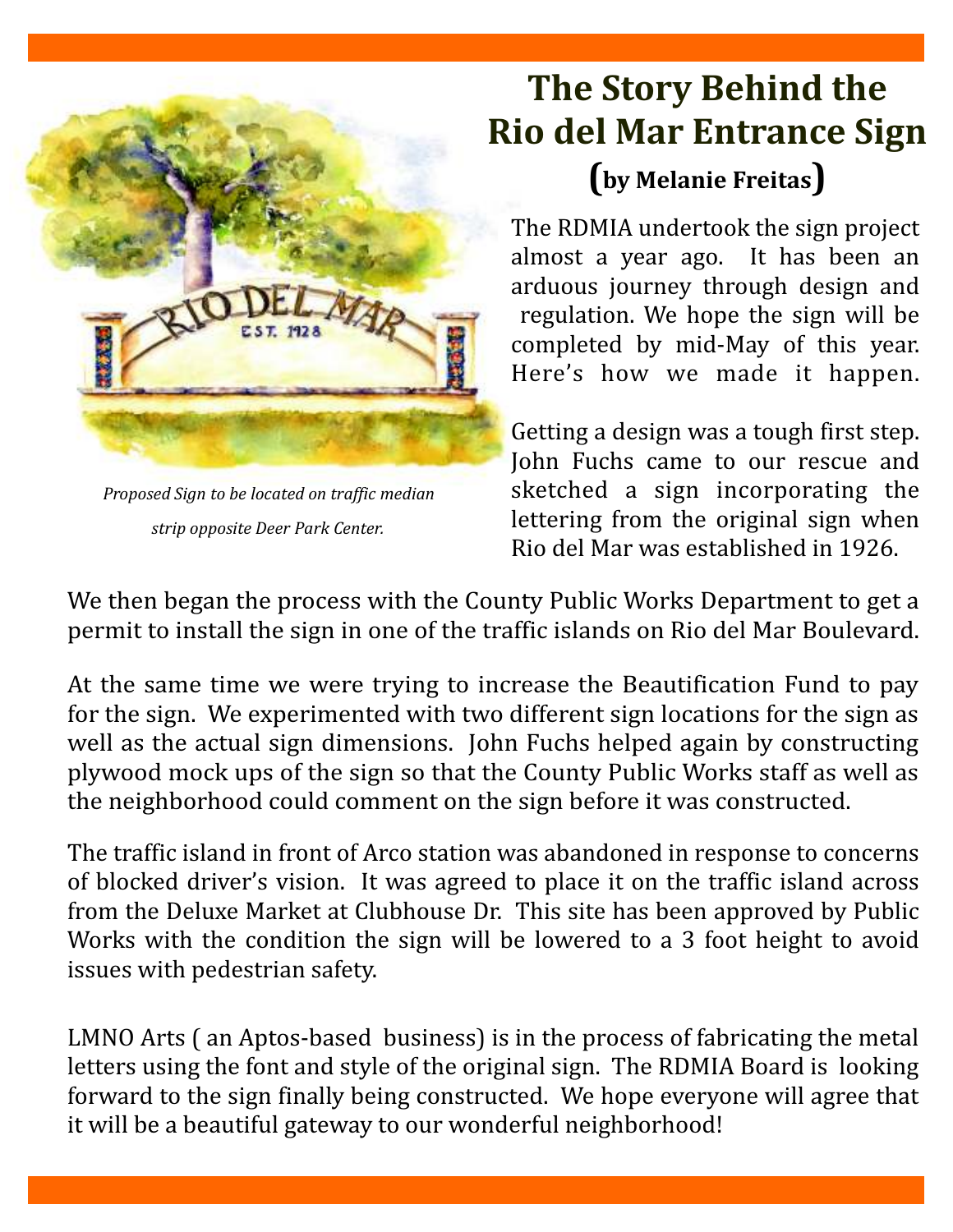

# **Esplanade and Roundabout Update ( ) by Patrick Kelley**

We've made great progress with the Esplanade and Roundabout. Santa Cruz County Public Works installed a Great Palm there that needed a new home. We renovated the old *Welcome to Rio del Mar* We relocated the Whaley *Beach* sign.

Sculpture from its hidden spot at Clubhouse and Rio del Mar Blvd. to the Roundabout as well thanks to the help of Toucan Crane company.

Three palms previously removed from the construction area were moved to a nice new home near the restrooms. They will be enhanced with some new landscaping and a new installation of some fresh plantings near the Rio Market as well as by the Bailey offices. Lastly, we are in the midst of installing some community volunteered succulents for the Roundabout planting itself. This will minimize watering needs and follow our philosophy of reuse, rethink, and re-install.

Many thanks to Earthworks for working so well on the project and always keeping us in the loop and for Toucan Crane and Todd Baird Landscape for big help as well.

We are rounding the corner and should have this project completed by the end of April. Getting people to use the crosswalks and having drivers follow 'Roundabout Etiquette' is a challenge. Roundabouts, by their nature, are a bit uncomfortable for all using them. This is part of their design. They heighten user awareness when navigating through them, thereby heightening safety. It may sound contradictory, but that's what studies show.

We hope you plan on attending the rededication ceremony when all is complete. We'll let you know when. Until then, enjoy your new Esplanade!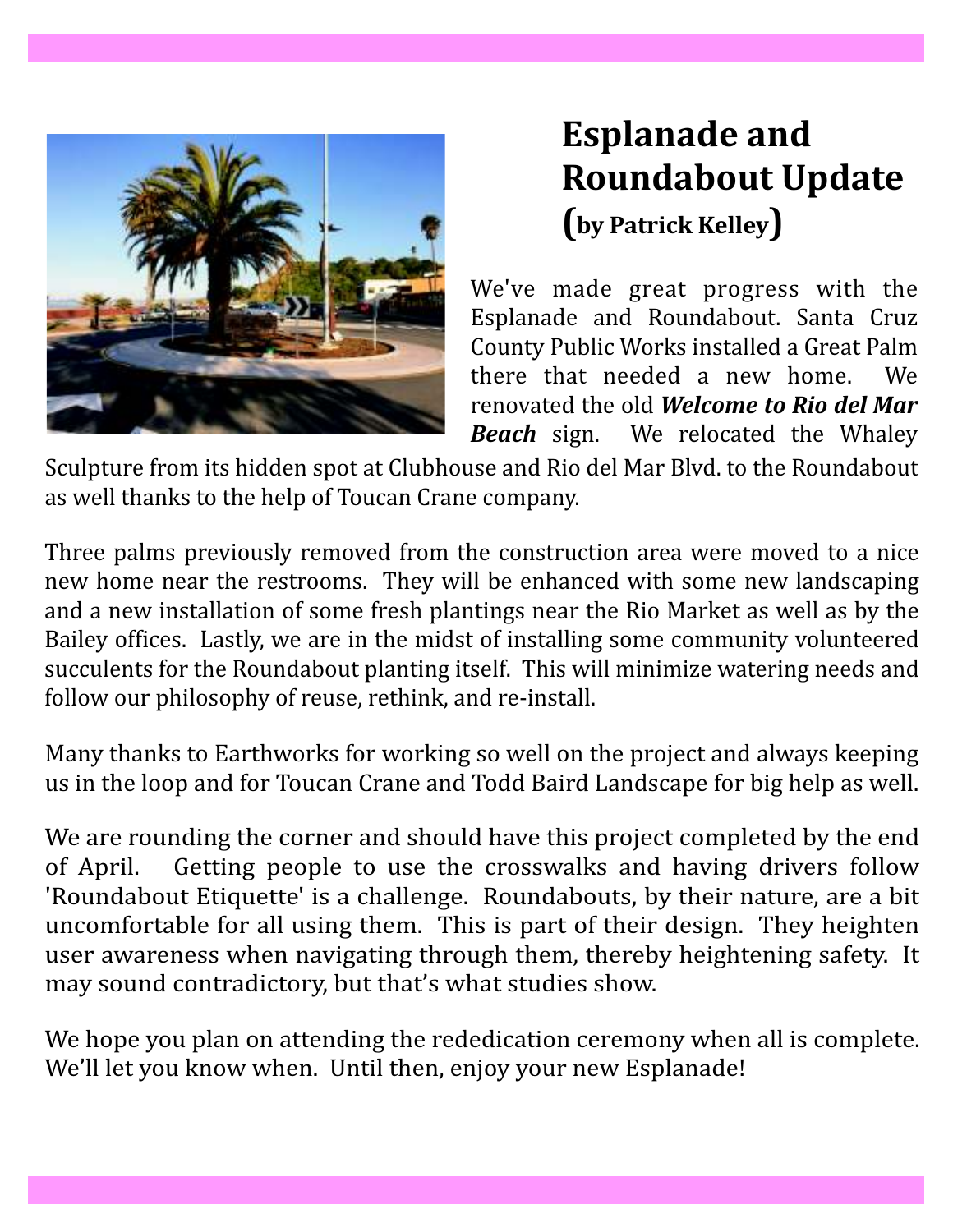## **Beautification Projects Fundraising Exceeds Goal!**

We are nearing the finish line for several RDMIA projects to improve the Rio del Mar community. These include:

- ·Relocating the Whaley Sculpture to the new roundabout
- ·Installing landscaping in the new roundabout
- Creating a Memorial Bench Program for the · Esplanade
- Constructing a new welcome sign in the traffic · island by Deer Park Center



We have received over \$12,000 in contributions to the Beautification Fund. Thank you to everyone who has donated. We are using the funds to pay the bills coming due for the relocation of the Whaley sculpture (completed!), landscaping of the new roundabout, and the new Rio del Mar entrance sign. The names of donors as of March 26, 2015 are listed on the next page.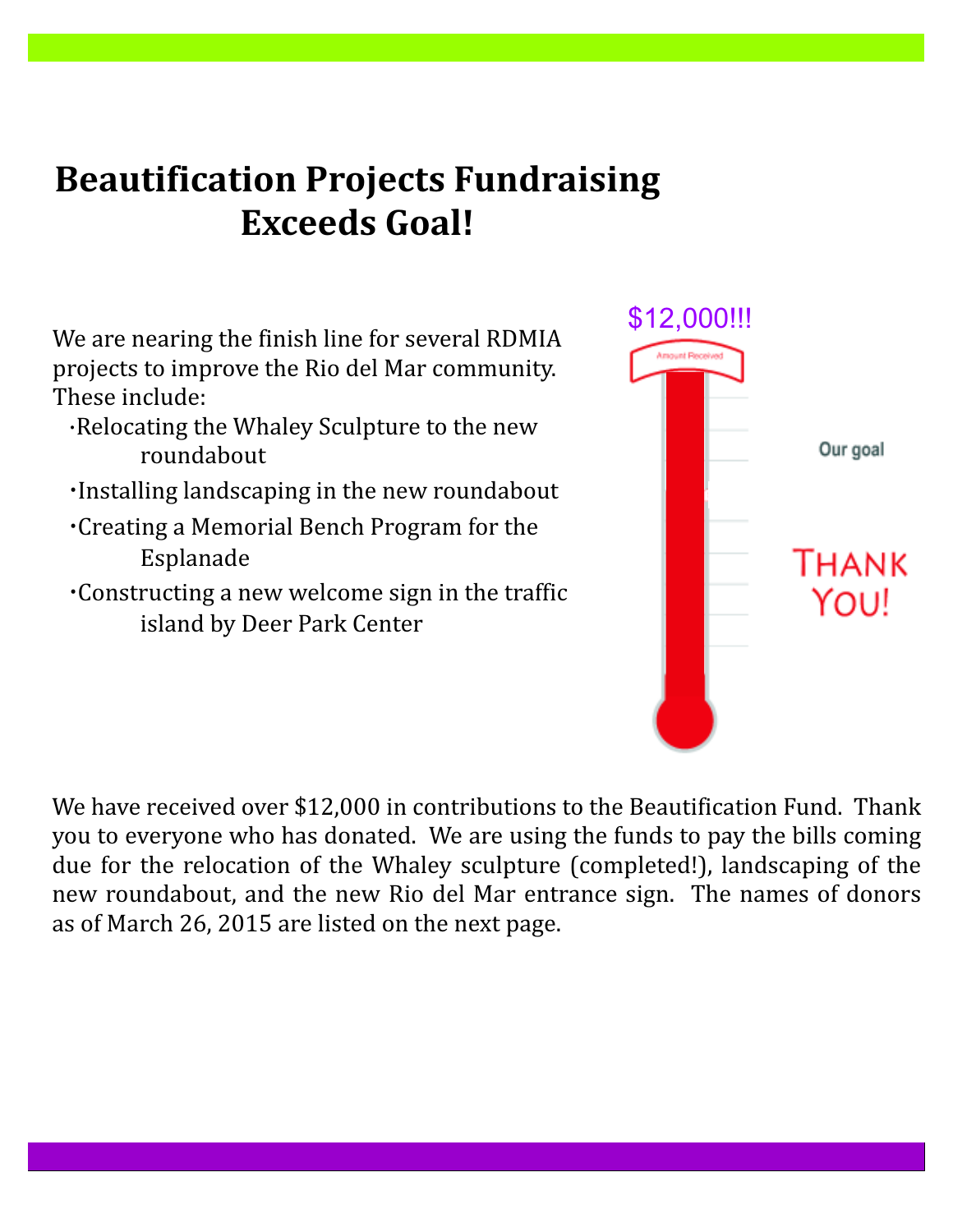### **We Thank You... Beautification Fund Donors** *(as of March 26, 2015)*

#### **Whale Level (\$500 +)**

Robert and Marilyn Hoyt Mike Freitas and Melanie Shaffer Freitas Steve and Renee Robbins Finkelman Family Charitable Foundation County of Santa Cruz (in kind donation of permit fee) John Fuchs Construction (in kind donation of services) Whaley and McClure Families Ginny Solari Mazry Allen Property Group Marc Monte Pelagia Butler Family Joyce Burnett and John Giovannetti Bob and Judy Sanchez

#### **Dolphin Level (\$250-499)**

Fay Levinson and Jose Vela Jeanne Harrison (Café Rio) Jay Hughes Ken and Patti Lindsay Bill and Nancy Jackson Robert Wall Family Dan Rothenbush Les White Jeremiah and Sandra Murphy

#### **Sea Otter Level (\$25 to 249)**

Anonymous Supervisor Zach Friend Cathleen Galas and Dan Ingalls David Kassel Julie Lambert Chrisie and Robert Pfeil Peggy Eklund Carroll and Carol Caminata Norman Lescure Debbie Calhoun Patrick and Caroline Kelley Rosemary Shaffer Patrice Shaffer Jan Fincher Villy Poulsen Richard English Metzger Family Jim and Linda Hall Maruyama Family Aptos History Museum

Walsh Family Jeanne and Bill Weseloh Joseph and Cathy Parisie Donna Groot Merrill Malvini Nancy Millslagle James S. Baker Ray Spinelli Family Danielle Garland Jason and Lori Mersman Sutter Family Thomas Pistole Cindy Jewell Patrick and Debra Carroll Jacob Sidman and Kris Sidman-Gale

**Businesses that Have Donated Labor and/or Material** LMNO Arts Alterra Solar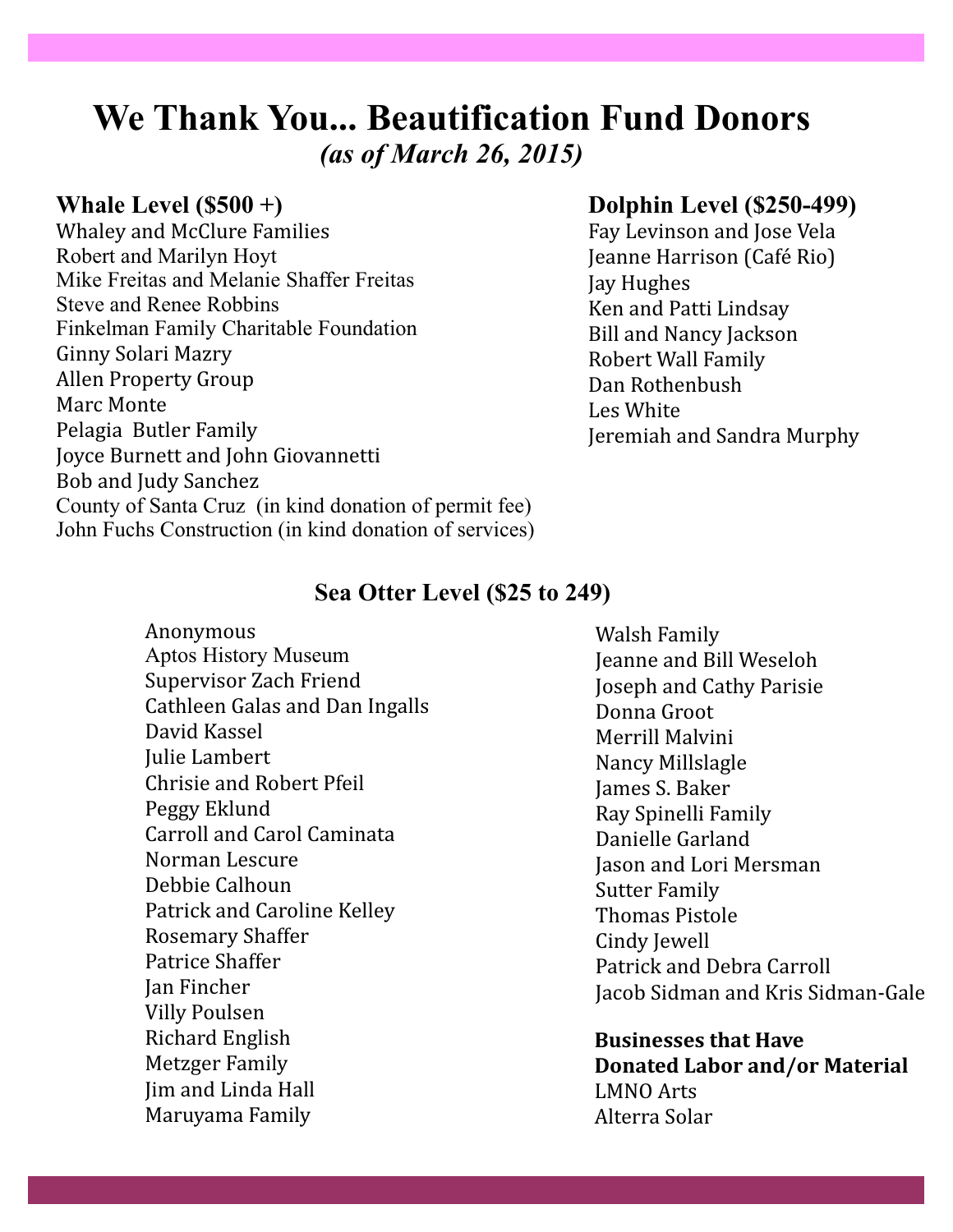# **Important Notices and Dates**

### **Join Us for the RDMIA Semi-Annual Meeting: 7-9 pm, April 29, 2015**

The Rio del Mar Improvement Association holds its Semi Annual Meeting on Wednesday April 29, 2015, 7 to 9 pm at the Rio Sands Hotel, 116 Aptos Beach Drive. The Meeting will begin with an introduction of the Board of Directors.

We'll have two guest speakers in addition to an update on the Association's projects which include installation of benches on the Esplanade, relocating the Whaley Monument, the Roundabout reconstruction/new landscaping and the new "Welcome to Rio del Mar" sign at Rio Del Mar Blvd. and Clubhouse Drive.

Our first guest speaker is Santa Cruz County Supervisor Zach Friend. He will update us on the new Vacation Rental Ordinance and the County's new process to issue citations for code violations. He will also update the status of the investigation into the vandalism that occurred last November that affect over 20 cars, including arson caused car fires, and other property damage.

Our second guest speaker is Mary Gourlay of Barry Swenson Builder. She will review and update us on the Aptos Village Project slated for construction starting later this year. This will be a topic you won't want to miss.

### **Still time to renew your RDMIA membership**

It is not too late to renew your membership in the Rio del Mar Improvement Association. Your membership provides funding for keeping you informed about what is going on in our neighborhood by sending newsletters and improvement projects in the neighborhood. At last count 37 members in 2014 and 75 members in 2013 have not renewed their membership. For those previous members all you need to do is send a check or use pay pal for \$25.00 for 2015 Membership.

Send checks to RDMIA PO Box 274 Aptos CA 95001-0274.

Also we still have a Board Member vacancy. If you are interested in helping out please contact Dan Rothenbush at 831-688-6381.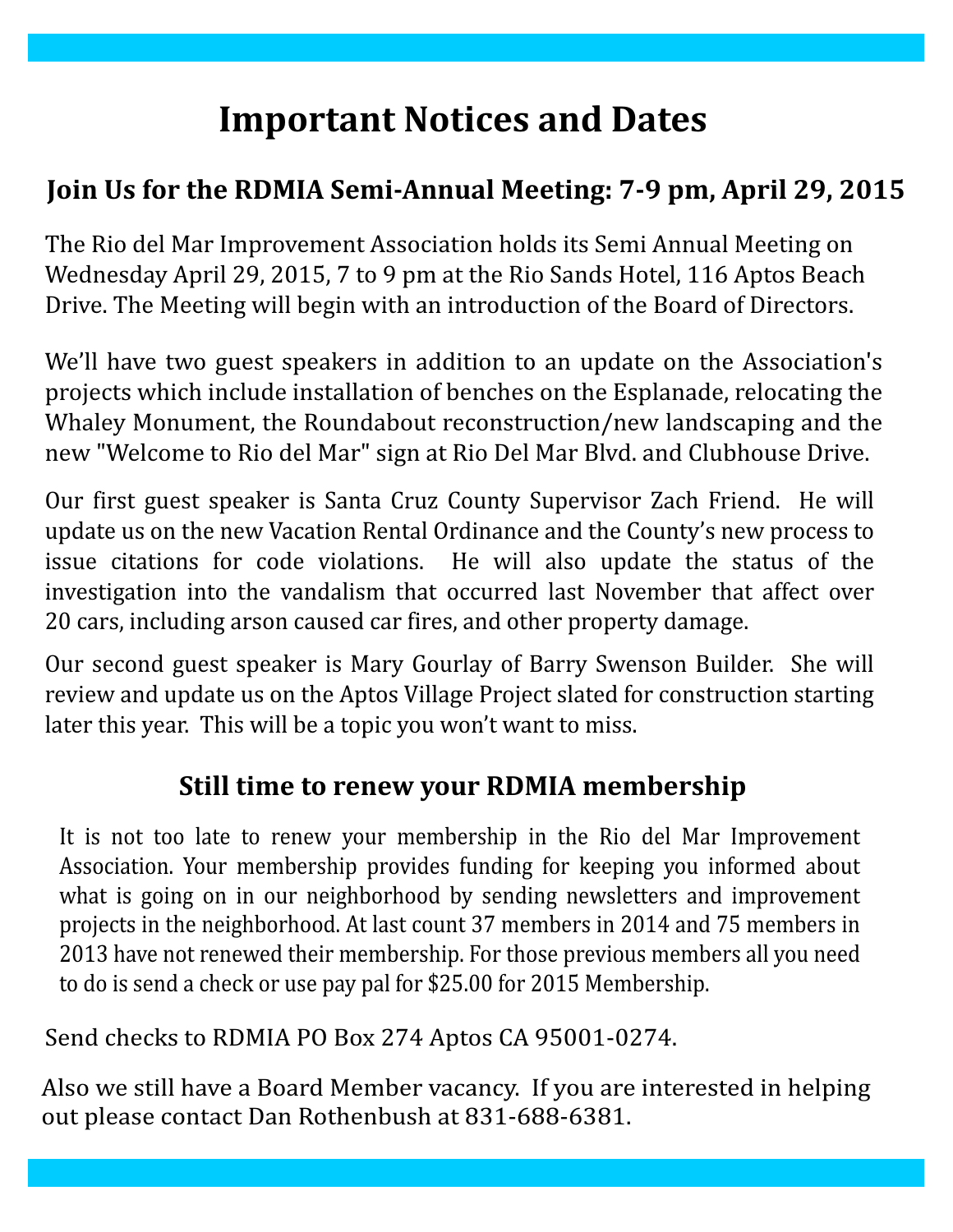# **Important Notices and Dates (cont.)**

#### **Save Our Shores Beach Clean Up Dates:**

We need you! Our beautiful beaches need you. The Rio Del Mar Improvement Association, working with Save Our Shores, has adopted Hidden Beach for neighborhood clean-up days.

Save our Shores (SOS) has scheduled clean up dates as follows:

9am: Hidden Beach - Meet at Hidden Beach Park picnic tables May 13 (Wednesday) July 5 (Sunday) Sept. 19 (Saturday)

To participate, wear comfortable walking shoes, sunscreen, a hat, and be ready to spend about one hour or a bit more helping keep Hidden Beach clean for all our families to use.

SOS supplies the materials used for clean-up (bags, gloves) and participants must sign a liability waiver for SOS (available at the picnic table).

High School Students can earn community service hours as well.

For further information, please contact Fay Levinson at **fayjoe1@yahoo.com**. Thanks for helping RDMIA!!!!

#### **PVUSD No School Days**

May 25 (Mon.) Memorial Day End of School: June 5

#### **There's a Drought Still... Conserve Water**

Last I checked, we are 65% (two-thirds) of where we need to be just to not have a drought year. Add in the years of overdraft and... just keep conserving!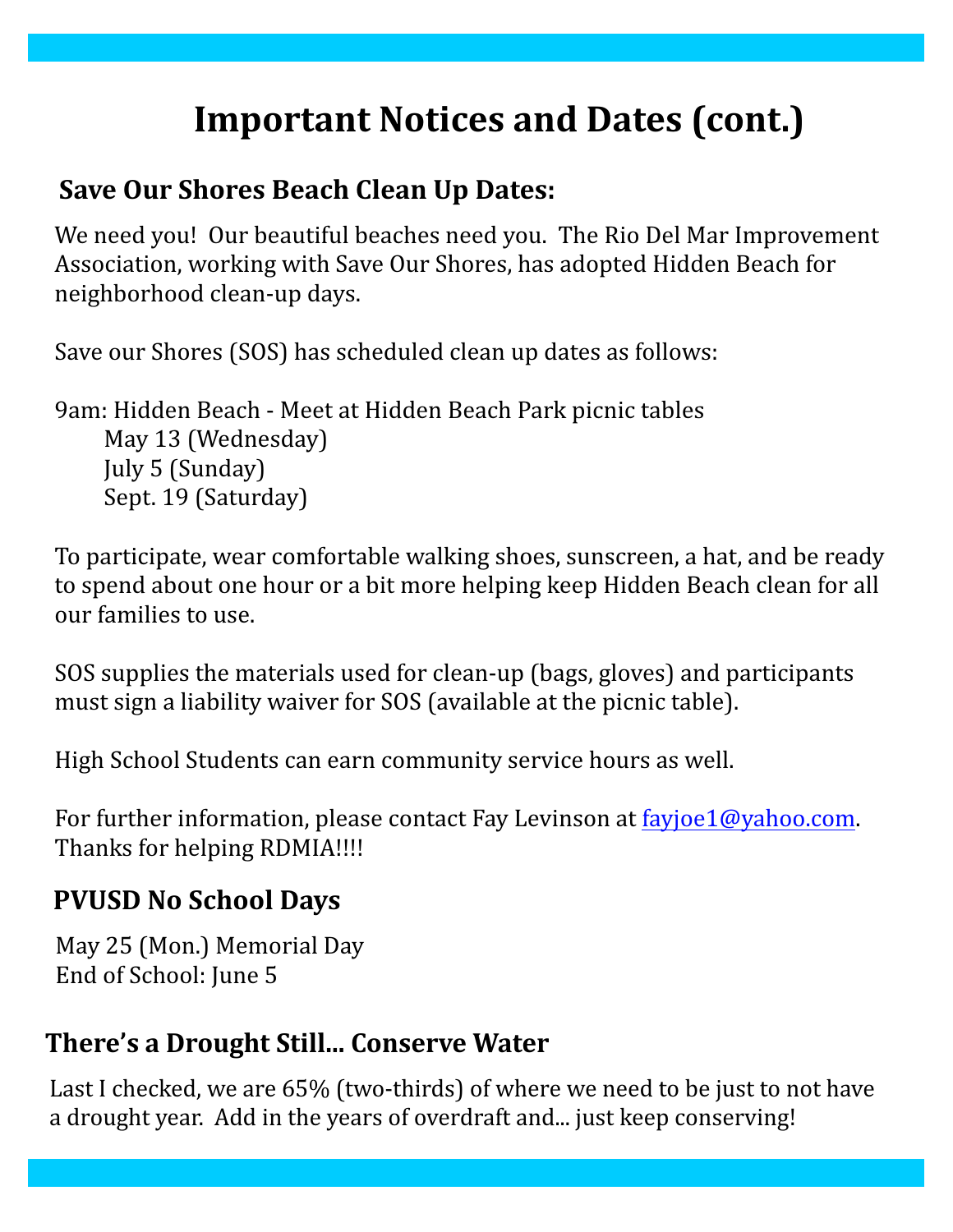### **Support Form**

**Yes** , I support the wonderful beautification projects planned for Rio del Mar. I have enclosed a check for the following donor level:

WHALE<sub>Lover</sub> \* □ \$250.00 -- \$499.99 **DOLPHIN** Lover\* **SEA OTTER**  $\Box$  \$500.00 and up WHALE Lover \*  $\Box$  \$25.00 -- \$249.99 SEA OTTER Lover\*\*

\* Donor's Name engraved on plaque \*\* Donor's Name Listed in RDMIA periodic newsletter

**Please list my name** *(e.g. John and Mary Smith, Rodriguez Family,* Dr. Mary Vu, etc.) in the donor acknowledgments as:

\_\_\_\_\_\_\_\_\_\_\_\_\_\_\_\_\_\_\_\_\_\_\_\_\_\_\_\_\_\_\_\_\_\_\_\_\_\_\_\_\_\_\_\_\_\_\_\_\_\_\_\_\_\_\_\_\_\_\_\_\_\_\_\_\_

**Please send this form with your check to: RDMIA 2014 ‐2015 Beautification Fund PO Box 274 Aptos, CA. 95001- 0274**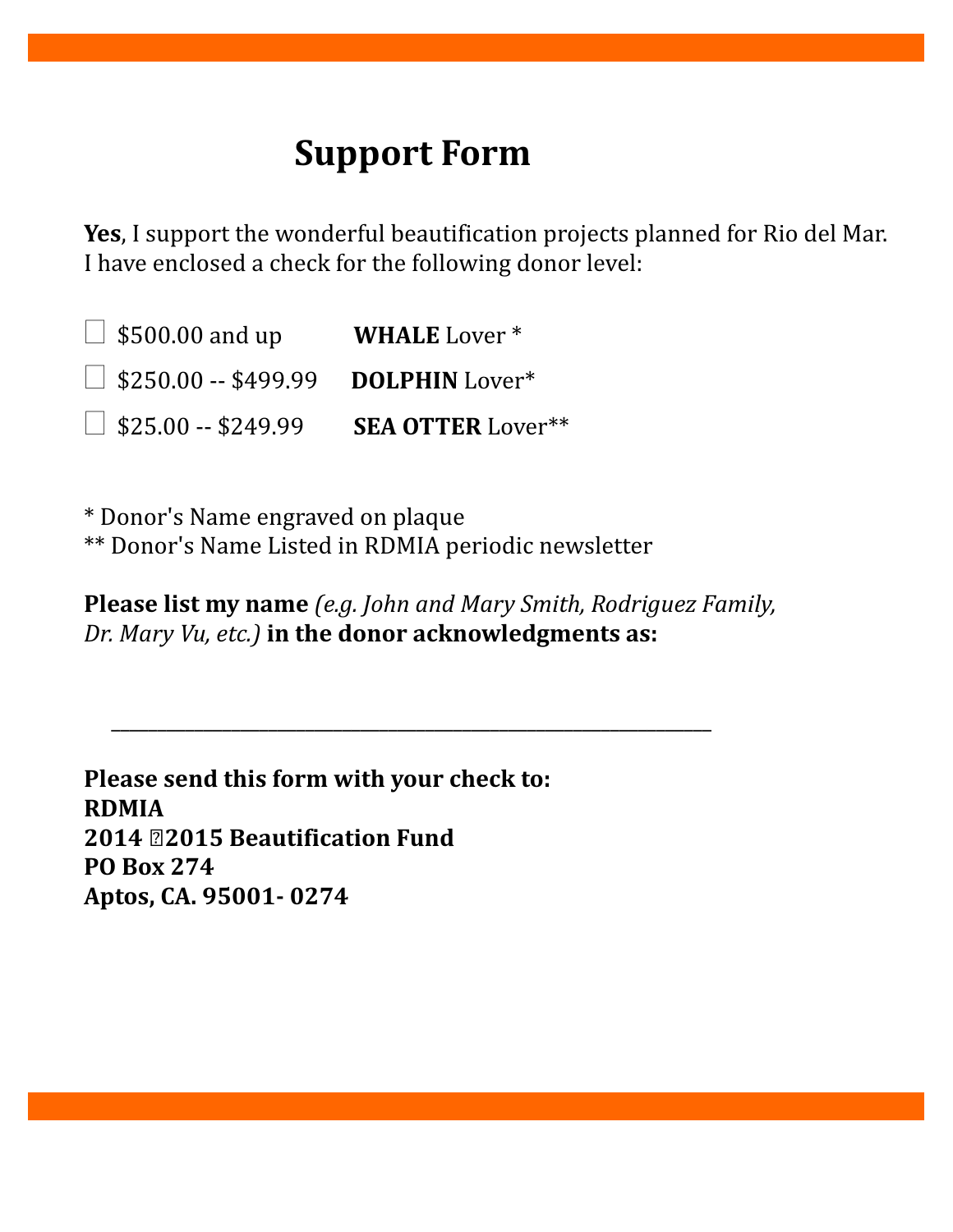### 2015 Annual Membership Renewal and Information Update

The 2015 Rio del Mar Improvement Association annual dues per household: \$25 or \$500 lifetime membership.

- o Please write your check to RDMIA
- o Please complete the membership information update below.
- o Please mail you check and your completed membership update form to: RDMIA, P.O. Box 274, Aptos, CA 95001 - 0274

| First                                                                                                                                                                                                                                                                                                                     | Last                                                                                                                                                                                                                                                  |
|---------------------------------------------------------------------------------------------------------------------------------------------------------------------------------------------------------------------------------------------------------------------------------------------------------------------------|-------------------------------------------------------------------------------------------------------------------------------------------------------------------------------------------------------------------------------------------------------|
|                                                                                                                                                                                                                                                                                                                           |                                                                                                                                                                                                                                                       |
| Rio del Mar Address                                                                                                                                                                                                                                                                                                       |                                                                                                                                                                                                                                                       |
|                                                                                                                                                                                                                                                                                                                           |                                                                                                                                                                                                                                                       |
|                                                                                                                                                                                                                                                                                                                           |                                                                                                                                                                                                                                                       |
| Are you willing to receive (and/or print) the RDMIA Newsletter by email to save our<br>mailing and print costs (please circle one):                                                                                                                                                                                       | YES<br>N <sub>O</sub>                                                                                                                                                                                                                                 |
| <u>___</u> I am interested in becoming a RDMIA Board member                                                                                                                                                                                                                                                               |                                                                                                                                                                                                                                                       |
| I want to volunteer or contribute (time, \$, or in-kind) for RDMIA projects! Please<br>call or email me.                                                                                                                                                                                                                  |                                                                                                                                                                                                                                                       |
| Please let us know what you most value about RDMIA (you may check more than one):                                                                                                                                                                                                                                         |                                                                                                                                                                                                                                                       |
| Controlling graffiti<br>Information concerning local<br>government plans and actions<br>Helping to maintain our beaches<br>Landscape improvement and<br>maintenance in public areas<br>Presenting interesting speakers<br>Providing the RDMIA newsletter<br>Interfacing with local government<br>about community concerns | Providing the RDMIA website<br>__ Providing RDMIA Facebook<br>Outreach and liaison with other<br>local organizations.<br>Opportunities to get to know neighbors<br>Transportation/Roads<br>Semiannual meetings for the general<br>membership<br>Other |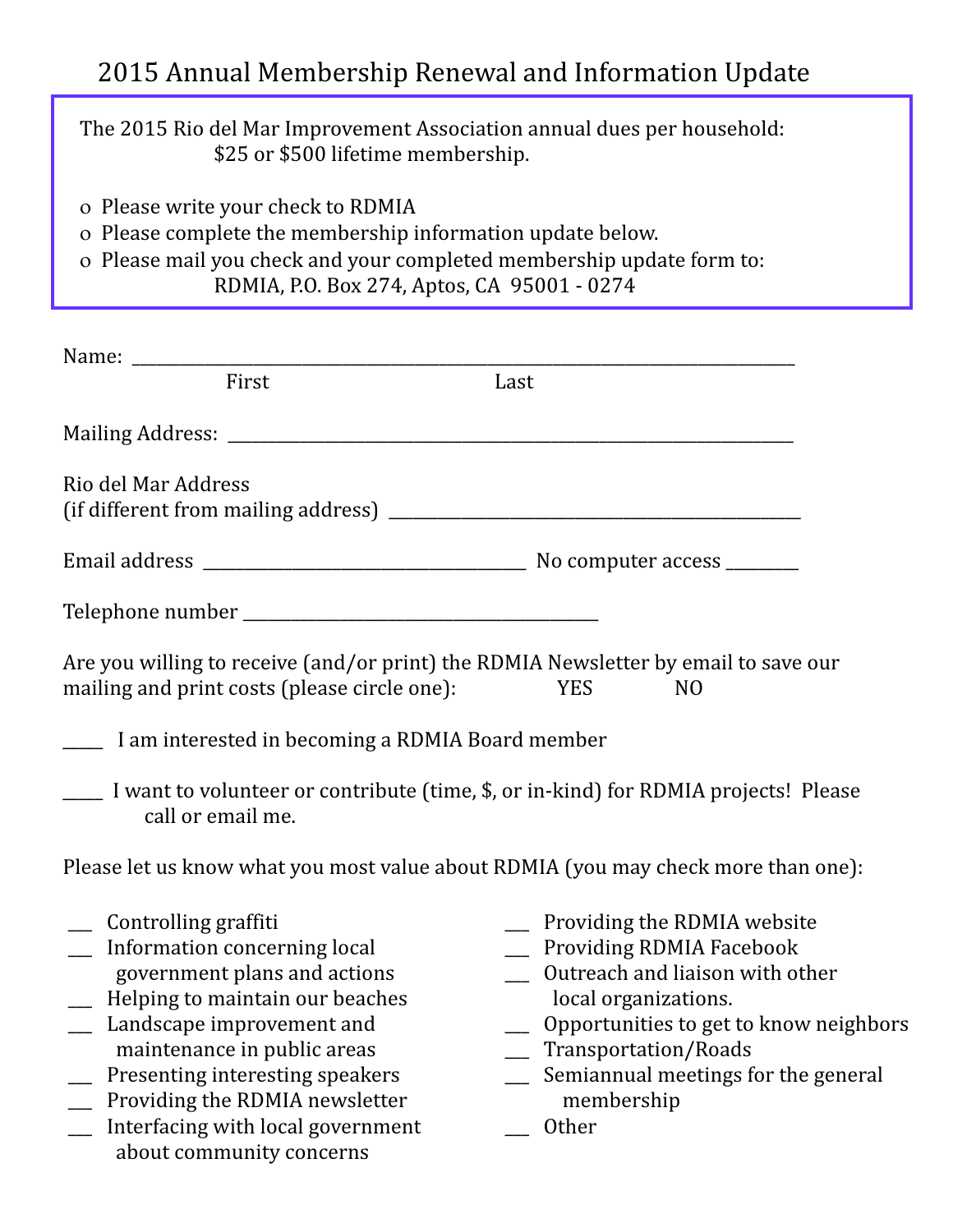



**November 2nd: Daylight Savings** 

Selling Aptos Real Estate For Over 35 Years



Dave Mann

#### Curious what your home is worth?

Call or email us for a free, no strings attached, market update and comparable property report.

 $(831) 662 - 6515$ 

www.AptosRealEstate.com



### **Rio Sands Hotel**





- · Rooms sleep 2 to 6. King, 2 queens, kitchen suites or family suites with bunkbeds.
- · Daily expanded continental breakfast with fresh baked waffles.
- Enjoy our pool heated to 80° year round, and pool side family spa.
- · BBQ with picnic area.
- Free High Speed Internet.
- Large meeting room.

116 Aptos Beach Drive **Aptos, CA 95003**  $(831)$  688-3207  $(800) 826 - 2077$ 

www.riosands.com

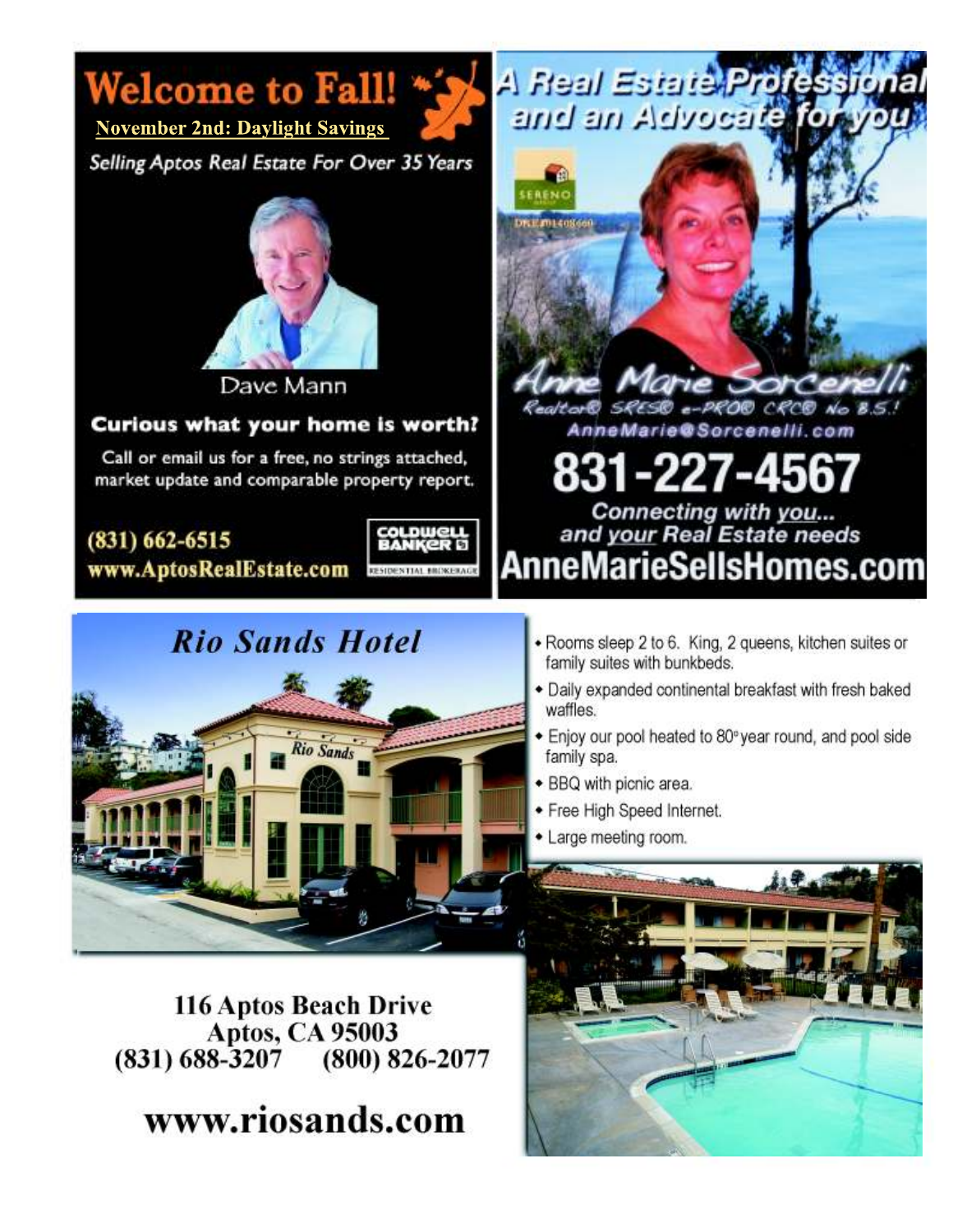